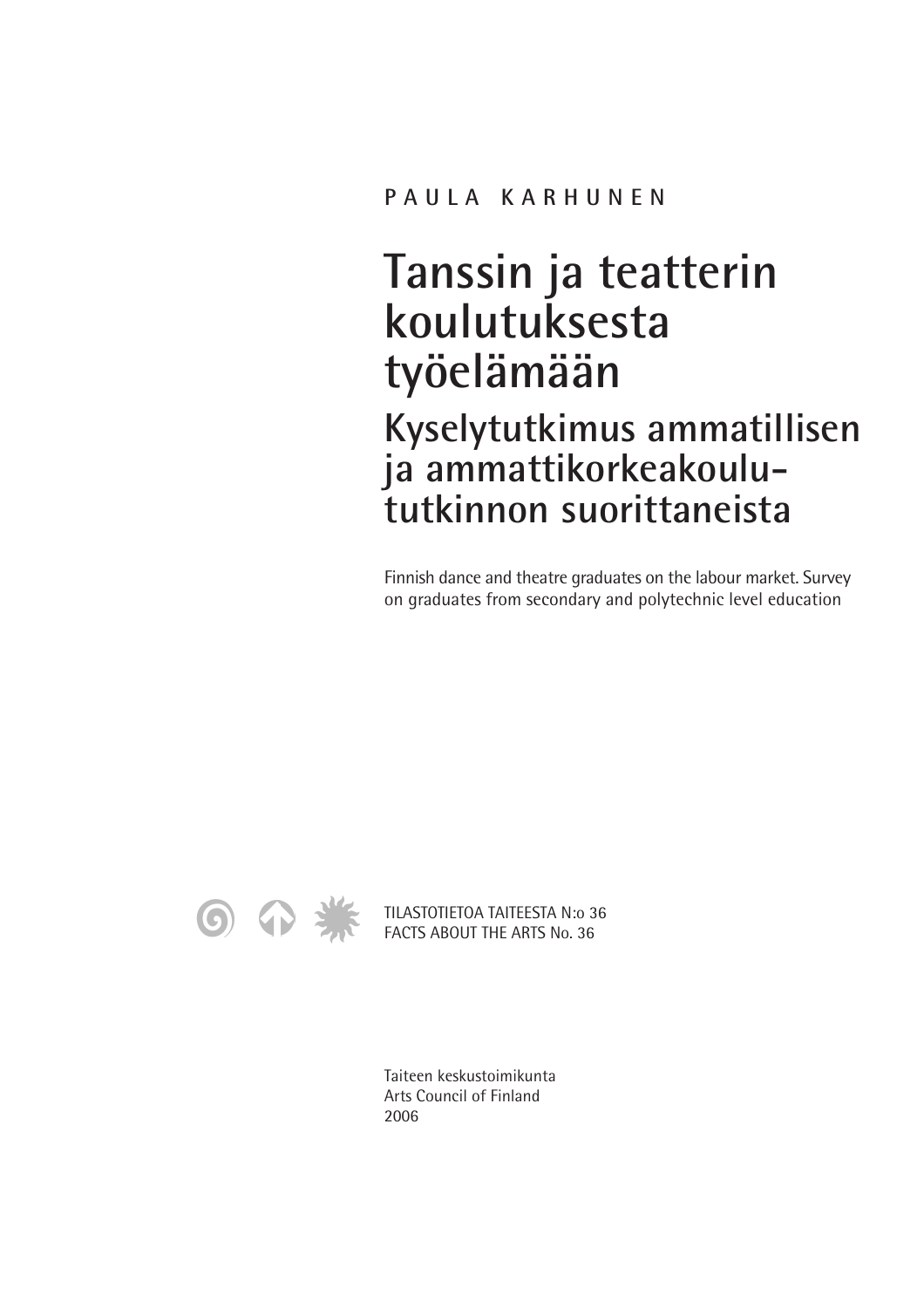© Paula Karhunen ja Taiteen keskustoimikunta

Kansi: Kari Piippo Taitto: Jussi Hirvi

ISBN 952-5253-58-9 ISSN 0788-0278

F.G. Lönnberg Helsinki 2006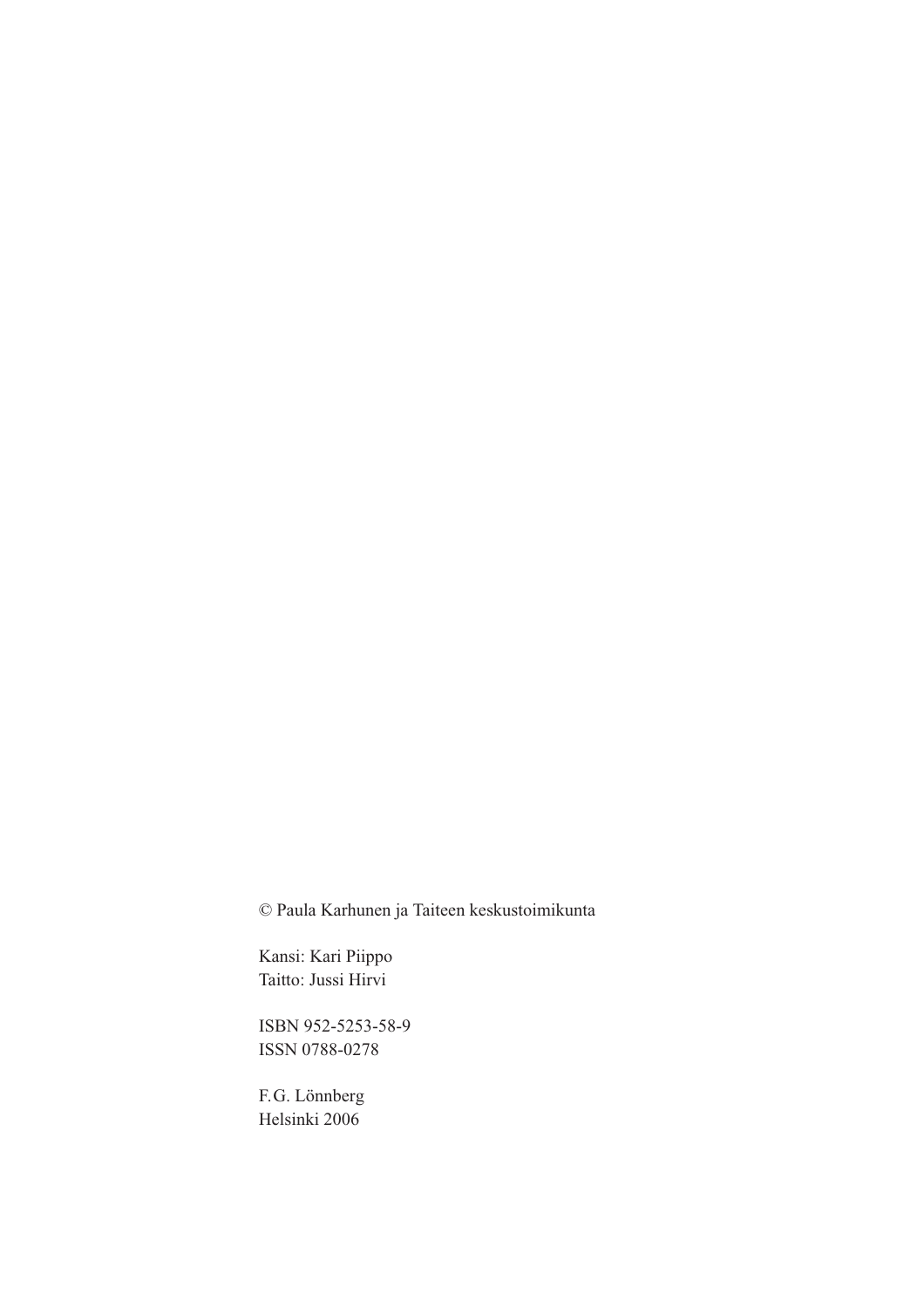Facts about the Arts Publication no 36 Arts Council of Finland Helsinki 2006

Paula Karhunen

# *Finnish dance and theatre graduates on the labour market*

*Survey on graduates from secondary and polytechnic level education*

*English summary*

### *Background and data*

The study is a part of the project "Artists' professional training", which has been carried out at the Research Unit of the Arts Council of Finland since 2002. The objective of the project is to produce an overall picture of the effects and structure of artists' professional training and the changes which have taken place in this field of education over the past decades.

This publication reports the findings of a survey focusing on graduates from secondary and polytechnic level education in the fields of dance and theatre (graduation years 1999–2004). The survey, carried out at the turn of the year 2004/2005, examined the occupational and labour market structure of dancers, dance educators and drama instructors<sup>1</sup> after graduation.

The survey is a part of a series of identical surveys which have focused on the graduates of fine arts, audiovisual media and music<sup>2</sup>.

<sup>1</sup> Drama instructor is a rather new occupation in Finnish theatre life. Training of drama instructors started at the beginning of the 1990s at the polytechnic level. The degree programme is specialised e.g. in applied drama and community theatre. The objective is, among others, to connect theatre methods with projects in social and health care and education.

<sup>2</sup> Publications: Karhunen 2004 and Karhunen 2005.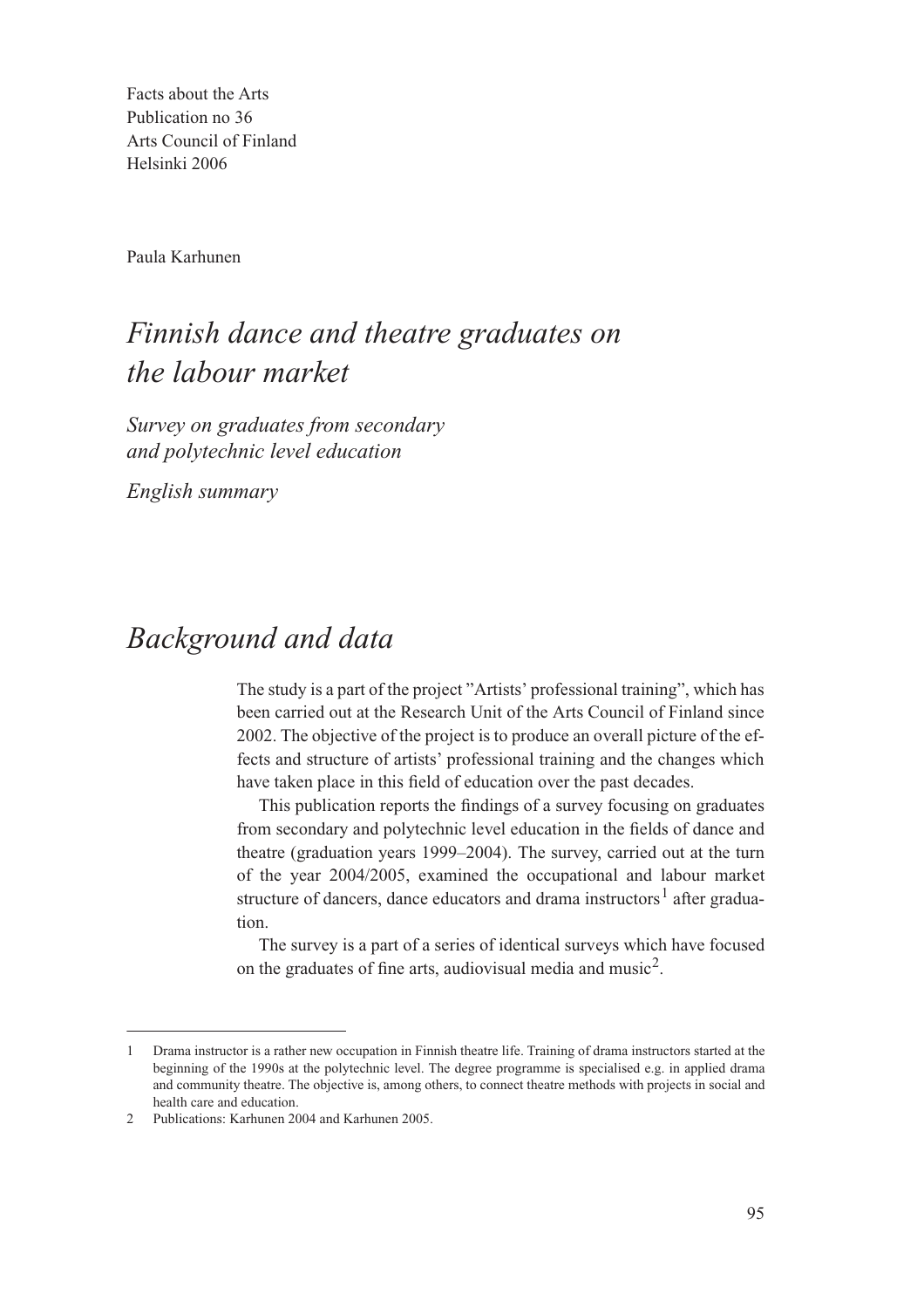The data was collected through a mail questionnaire sent to those who have taken a degree in dance and theatre at the secondary or polytechnic level. Information about the graduates' name, date of birth, and the graduation year was collected from educational institutions. In dance, nowadays nine institutions provide professional degree-based training. In theatre, the number of educational institutions is six.

A total of five training institutions in dance and three in theatre provided a list of their graduates. Of these institutions, two were secondary level vocational institutions and five were polytechnics.<sup>3</sup> After updating the addresses, a total of 162 dance professionals and 145 theatre professionals received the questionnaire. The response rate in dance was 71 per cent and in theatre 69 per cent. No marked bias was found between the original populations and the respondents.

# *Main findings*

### *Characteristics of respondents*

#### *Dance*

The respondents in the field of dance form a group of 115 persons who represent occupational groups of performing dancers (both classical and contemporary dance) and dance educators. Some of the respondents  $(10\%)$ have completed vocational adult education, i.e. have been working in the field and have only updated their qualification.

The majority of the dance respondents are women. The proportion of men is only 15 per cent and most of them are ballet dancers. The average age of all dance respondents is 26 years. Dancers are younger (25 years) than dance educators (28 years). Ballet dancers in particular usually graduate in their early twenties (average age 22 years).

Over 40 per cent of the dance respondents live in the metropolitan area. Among dancers the proportion of metropolitan area residents is even higher due to regional concentration of employment possibilities. (Table 1.)<sup>4</sup>

### *Theatre*

Theatre respondents consist of a group of 100 persons who were formally enrolled in the drama instructor programme, but some of whom specialised in music theatre, puppet theatre, circus or performance. Their answers

4 Symbols in tables: – No cases

<sup>3</sup> Some training institutions were excluded from the study because they did not as yet have graduates.

<sup>..</sup> Information not available or will not be shown due to small number  $(\leq 5)$  of cases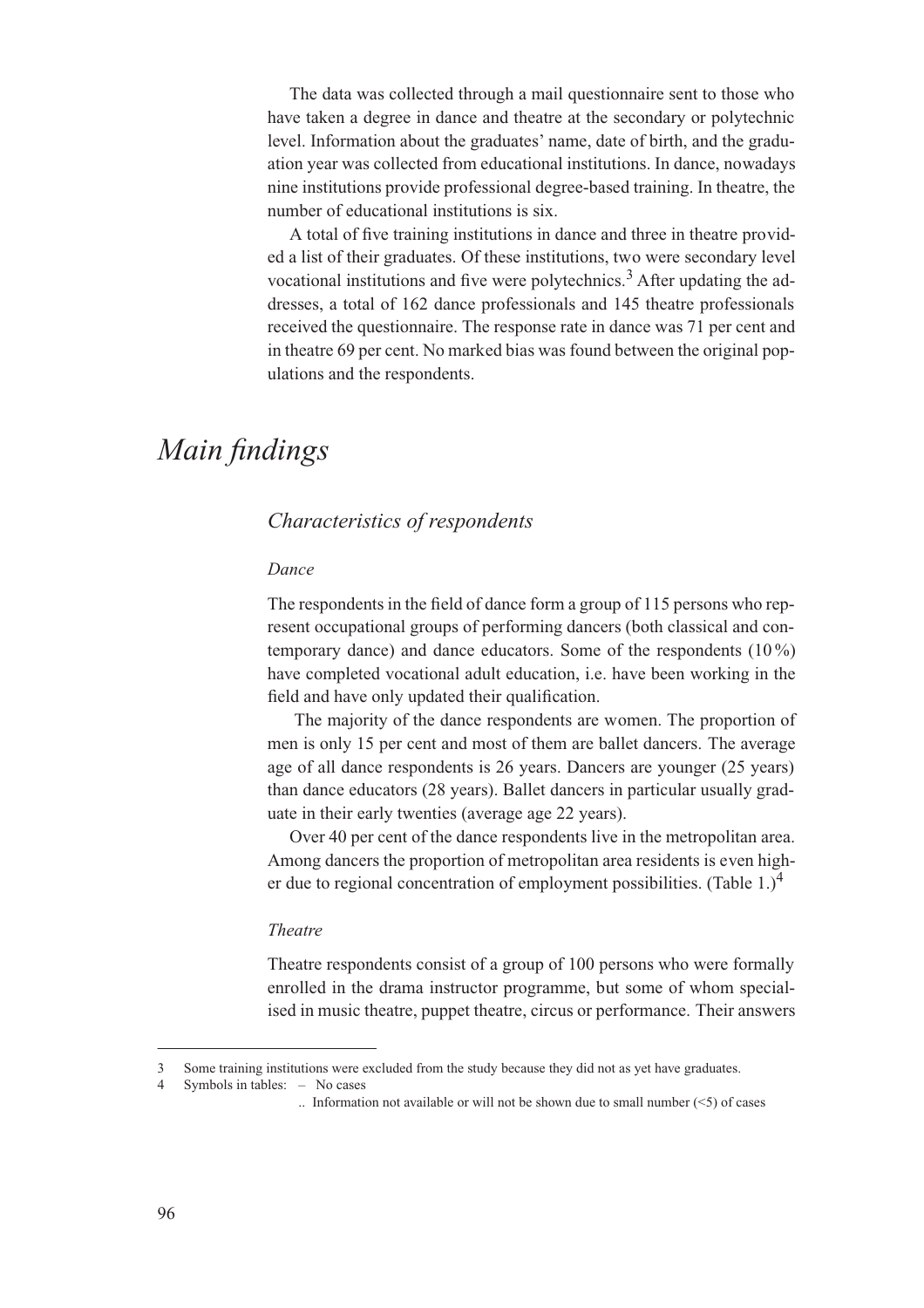are analysed separately (group "other") since their working profile differs considerably from that of the actual drama instructors.

The share of men among theatre respondents is also very low (15%). The average age of theatre respondents is 30 years. Almost half of the graduates in the theatre field live in the metropolitan area. (Table 1.)

|                        | Dance<br>$\frac{0}{0}$ |                        | Theatre<br>$\%$ |
|------------------------|------------------------|------------------------|-----------------|
| Dancers                | 47                     | Drama instructors      | 73              |
| Classic ballet         | 23                     | Others                 | 27              |
| Contemporary dance     | 24                     |                        |                 |
| Dance educators        | 53                     |                        |                 |
| Women                  | 85                     | Women                  | 85              |
| Men                    | 15                     | Men                    | 15              |
| Secondary level degree | 62                     | Secondary level degree |                 |
| Polytechnic degree     | 38                     | Polytechnic degree     | 100             |
| Swedish-speaking       | $\overline{2}$         | Swedish-speaking       | 5               |
| Metropolitan area      | 44                     | Metropolitan area      | 47              |
| $\boldsymbol{N}$       | 115                    | $\boldsymbol{N}$       | 100             |

*Table 1. Characteristics of respondents* 

### *Labour market situation of respondents*

The labour market situation of the respondents was clarified by asking about, for example, their current employment status and jobs, working history, unemployment periods and main income sources.

The employment situation of dance graduates is strongly dependent on the occupational group. The proportion of employees, unemployed persons and entrepreneurs varies according to occupation (dancers, dance educators). According to these results, over 80 per cent of dance educators work as employees; among dancers the share of employees is also high  $(65\%)^5$ . In addition, genre has an effect on the situation of dancers, since ballet dancers and contemporary dancers have completely different labour markets. The proportion of employees among dancers is raised by the ballet dancers, who are almost without exception employees (73%). Among contemporary dancers the proportion of employees is 57 per cent.

<sup>5</sup> The labour market status of respondents – and artists in general – is not exclusionary. Persons can at the same time have several different statuses.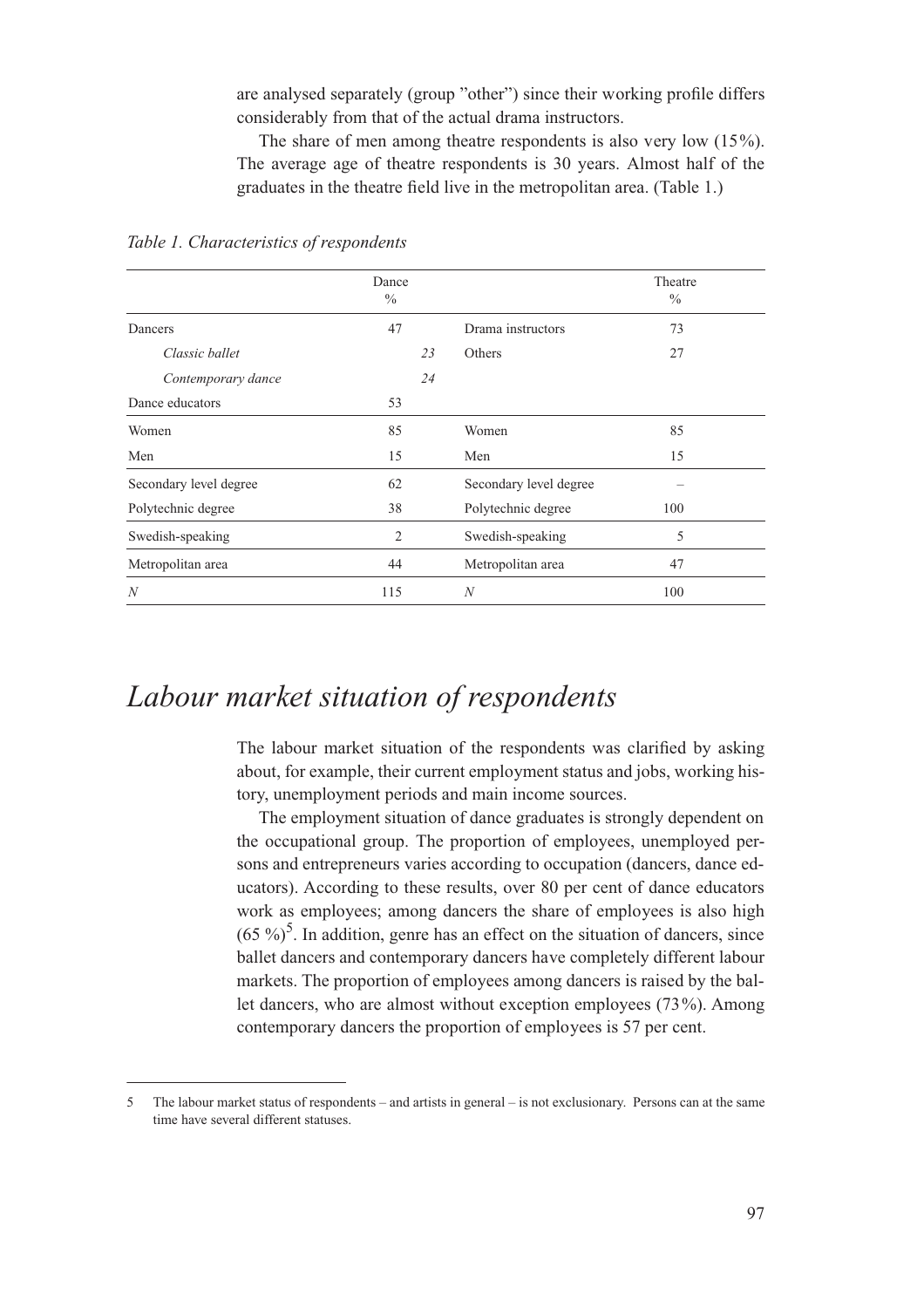The share of unemployed dance graduates was 10 per cent, but as Table 2 shows, there are only a few unemployed persons among dance educators. Moreover, the proportion of unemployed might be somewhat misleading since all unemployed dancers are actually contemporary dancers. Thus, the accurate proportion of unemployment is as high as 36 per cent.

The situation of theatre respondents is characterised by multiple jobholding and a high share of freelancers. However, the proportion of employees is also relatively high among theatre graduates (68 %). The rate of unemployment among graduates in theatre is about one fifth for all respondents in the field. Unemployment is, however, higher in the group of drama instructors, of which 25 per cent were unemployed when the survey was conducted. In many cases, however, unemployment is "part-time", i.e., the periods of work and unemployment may vary even weekly.

|                                   | Dance                    |                                     |                        | Theatre                               |                        |                                   |  |
|-----------------------------------|--------------------------|-------------------------------------|------------------------|---------------------------------------|------------------------|-----------------------------------|--|
|                                   | Dancers<br>$\frac{0}{0}$ | Dance<br>educators<br>$\frac{0}{0}$ | Dance<br>total<br>$\%$ | Drama<br>instructors<br>$\frac{0}{0}$ | Other<br>$\frac{0}{0}$ | Theatre<br>total<br>$\frac{0}{0}$ |  |
| Employee                          | 65                       | 84                                  | 75                     | 68                                    | 67                     | 68                                |  |
| Artistic work                     | 41                       | 26                                  | 33                     | 36                                    | 41                     | 37                                |  |
| Teaching                          | 30                       | 75                                  | 54                     | 47                                    | 37                     | 44                                |  |
| Other                             | II                       | $\boldsymbol{\mathcal{S}}$          | 10                     | 29                                    | $\ddots$               | 25                                |  |
| Freelancer                        | 33                       | 36                                  | 35                     | 52                                    | 41                     | 49                                |  |
| Artistic work                     | 33                       | $25\,$                              | 29                     | $40\,$                                | 41                     | 39                                |  |
| Teaching                          | 15                       | 18                                  | 17                     | 16                                    |                        | 12                                |  |
| Other                             | $\ddotsc$                | $\ddotsc$                           | $\ddotsc$              | $\boldsymbol{7}$                      |                        | $\mathfrak z$                     |  |
| Student                           | 24                       | 28                                  | 26                     | 18                                    | 33                     | 22                                |  |
| Unemployed (partly/<br>$total)**$ | 19/36                    | $\ddot{\phantom{0}}$                | 10                     | 25                                    | $\ddotsc$              | 21                                |  |
| Entrepreneur                      | $\ddotsc$                | 11                                  | $\overline{7}$         | 15                                    | $\ddotsc$              | 11                                |  |
| On grant                          | $\mathbf{Q}$             |                                     | 6                      | 15                                    |                        | 11                                |  |
| Other***                          |                          | $\ddotsc$                           | $\ddotsc$              | 12                                    | $\cdot$ .              | 10                                |  |
| $\boldsymbol{N}$                  | 54/28                    | 61                                  | 115                    | 73                                    | 27                     |                                   |  |

*Table 2. Labour market status of respondents\**

\* The sum does not add up to 100% since the respondents have chosen many alternatives.

\*\* The latter number in the "dancers" column refers to contemporary dancers.

\*\*\* Maternity leave, army, etc.

A majority of respondents in both fields work in jobs corresponding with their training, namely as performing artists or educators, or in some other art-related work. Teaching is a main income source for the majority of dance respondents (55%) and about one fourth receive their main income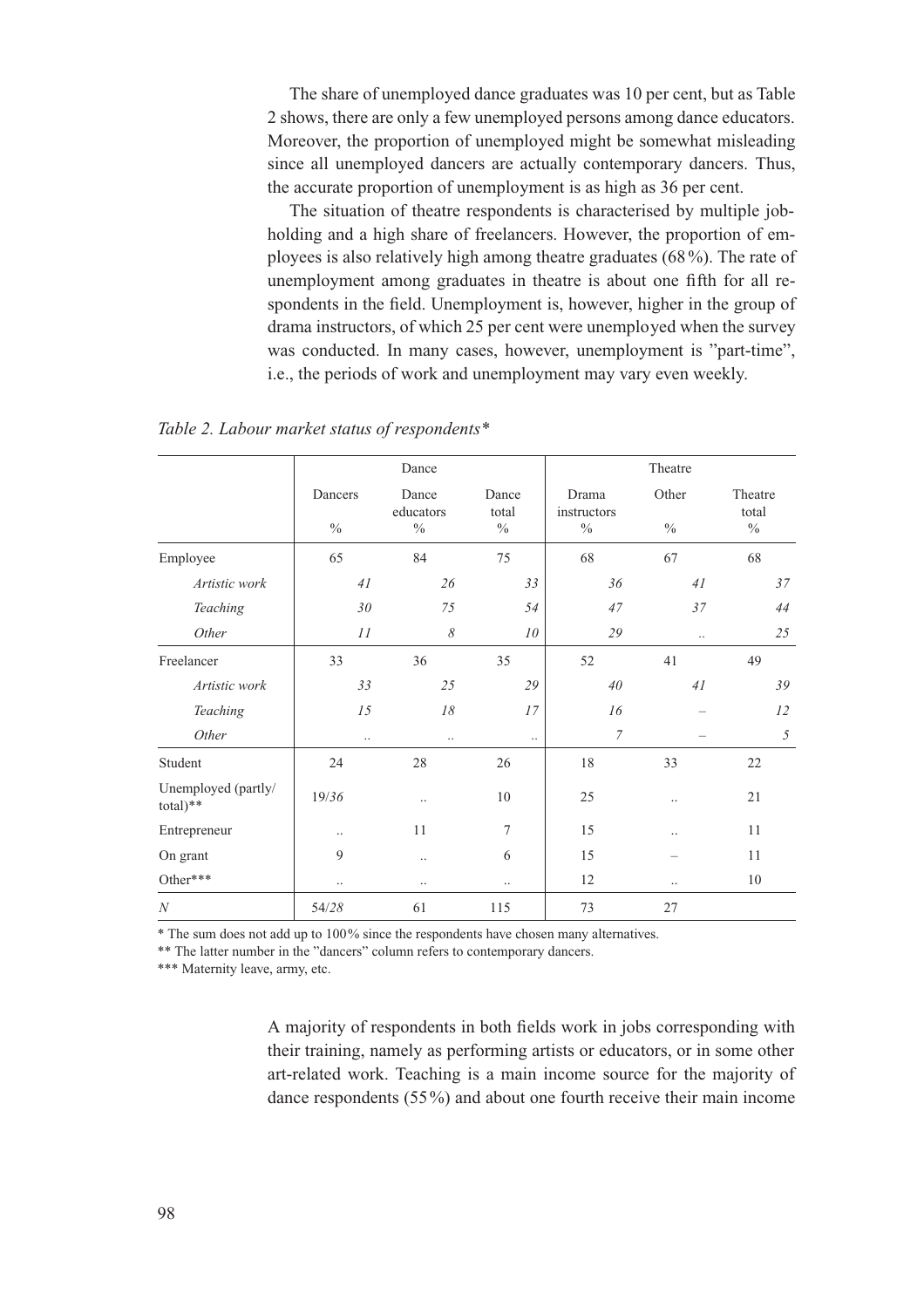from work as a performing artist. However, the proportion is clearly higher among dancers (45%). Quite many (35%) of the dance respondents receive income from other sources than work, that is, from social benefits and student grants. (Table 3.)

In theatre, work as performing artists and teachers has almost same proportion among respondents. Well over one fifth of the respondents work outside the theatre field. The share of income from other sources than work is relatively high also among theatre graduates.

|                               | Dance     |                                     |                                 | Theatre                               |                        |                                   |  |
|-------------------------------|-----------|-------------------------------------|---------------------------------|---------------------------------------|------------------------|-----------------------------------|--|
|                               | Dancers % | Dance<br>educators<br>$\frac{0}{0}$ | Dance<br>total<br>$\frac{0}{0}$ | Drama<br>instructors<br>$\frac{0}{0}$ | Other<br>$\frac{0}{0}$ | Theatre<br>total<br>$\frac{0}{0}$ |  |
| Work as a performing artist   | 45        | 10                                  | 27                              | 36                                    | 44                     | 38                                |  |
| Work as a teacher             | 30        | 78                                  | 55                              | 35                                    |                        | 30                                |  |
| Work related to own art field | 11        | $\cdot$ .                           | 6                               | 19                                    |                        | 16                                |  |
| Other work                    | 17        | 9                                   | 13                              | 22                                    |                        | 20                                |  |
| Other income sources**        | 49        | 22                                  | 35                              | 38                                    | 48                     | 40                                |  |
| N                             | 53        | 58                                  | 111                             | 73                                    | 26                     | 99                                |  |

*Table 3. Main income sources of respondents\** 

\* The sum does not add up to 100% since the respondents have chosen many alternatives.

\*\* Study grant, parental allowance, unemployment benefits, etc.

The main employers of dance professionals are dance schools (36 %), theatres and the opera (33%), and artist training institutions (22 %). Almost half (49%) of dance educators reported that their main employers are dance schools. Among dancers, jobs are generally in art institutions such as the opera and theatres (48%).

The major employers of the theatre respondents are theatres (34 %) and theatre groups  $(31\%)$ . They often mentioned freelance work  $(30\%)$ , which means that they create their own jobs. The "new" working opportunities, such as museum drama and community were reported by half of the theatre respondents.

Concerning the means of recruitment, the data confirms the wellknown fact that the most common way of getting a job in the arts is through one's personal contacts and network. Official means of employment (such as employment offices) are insignificant in this respect. (Table 4.)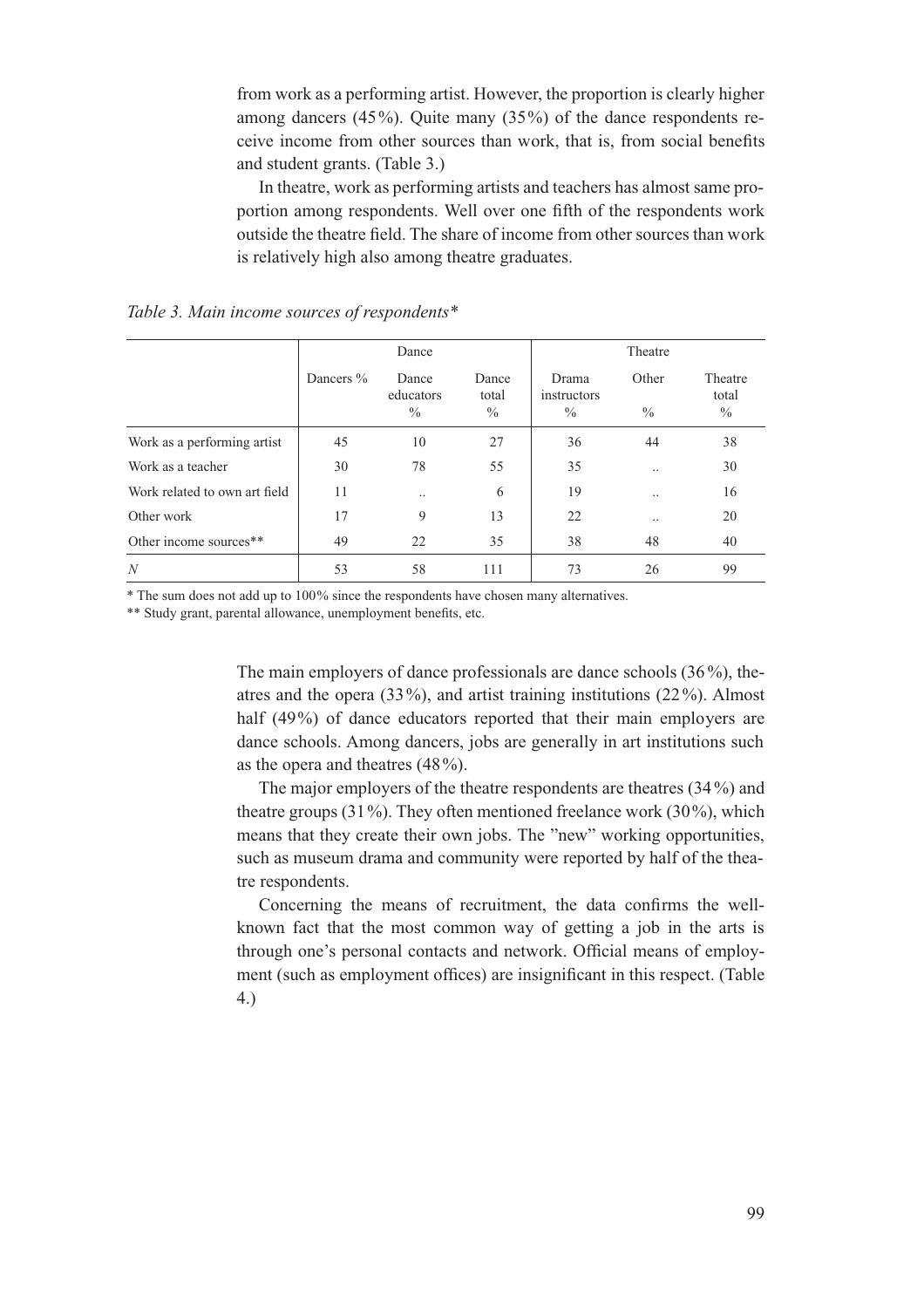|                                     | Dance %       | Theatre % |
|-------------------------------------|---------------|-----------|
| Personal contacts                   | 47            | 56        |
| Employers' initiative               | 43            | 42        |
| Own initiative                      | 40            | 41        |
| Advertisement in newspaper/internet | 9             | 19        |
| Self-employed                       | 14            | 23        |
| Other means                         | 11            | 12        |
| Employment office                   | $\cdot \cdot$ |           |
| $\boldsymbol{N}$                    | 106           | 86        |

*Table 4. Means of getting one's present job\**

\* The sum does not add up to 100% since the respondents have chosen many alternatives.

Besides unemployment at the time of the survey, the questionnaire included questions concerning respondents' unemployment history after graduation. Since the data deals with the graduation years 1999–2004, it is clear that both the unemployment and employment histories of the respondents are rather short. However, the share of those who had experienced unemployment at some point of their career was 66 per cent in dance and 71 per cent in theatre. (Table 5.)

The total duration of unemployment<sup>6</sup> had usually been less than six months (theatre 69%, dance 63%).

|                                    | Dance                    |                                     |                        | Theatre                               |                        |                          |
|------------------------------------|--------------------------|-------------------------------------|------------------------|---------------------------------------|------------------------|--------------------------|
|                                    | Dancers<br>$\frac{0}{0}$ | Dance<br>educators<br>$\frac{0}{0}$ | Dance<br>total<br>$\%$ | Drama<br>instructors<br>$\frac{0}{0}$ | Other<br>$\frac{0}{0}$ | Theatre<br>total<br>$\%$ |
| No unemployment periods            | 36                       | 32                                  | 34                     | 33                                    | 19                     | 29                       |
| Incidental periods                 | 16                       | 9                                   | 12                     | 14                                    | 31                     | 18                       |
| During the summer season           |                          | 35                                  | 22                     | 7                                     |                        | 6                        |
| One unemployment period            | 16                       | 9                                   | 13                     | 16                                    | 35                     | 21                       |
| Two unemployment periods           | 12                       | $\cdot \cdot$                       | 7                      | 10                                    |                        | 8                        |
| Three or more unemployment periods | 12                       | 12                                  | 12                     | 20                                    |                        | 18                       |
| Total                              | 100                      | 100                                 | 100                    | 100                                   | 100                    | 100                      |
| N                                  | 50                       | 57                                  | 107                    | 73                                    | 26                     | 99                       |

*Table 5. Respondents' unemployment after graduation*

<sup>6</sup> Respondents' own estimation of the total duration of their unemployment after graduation.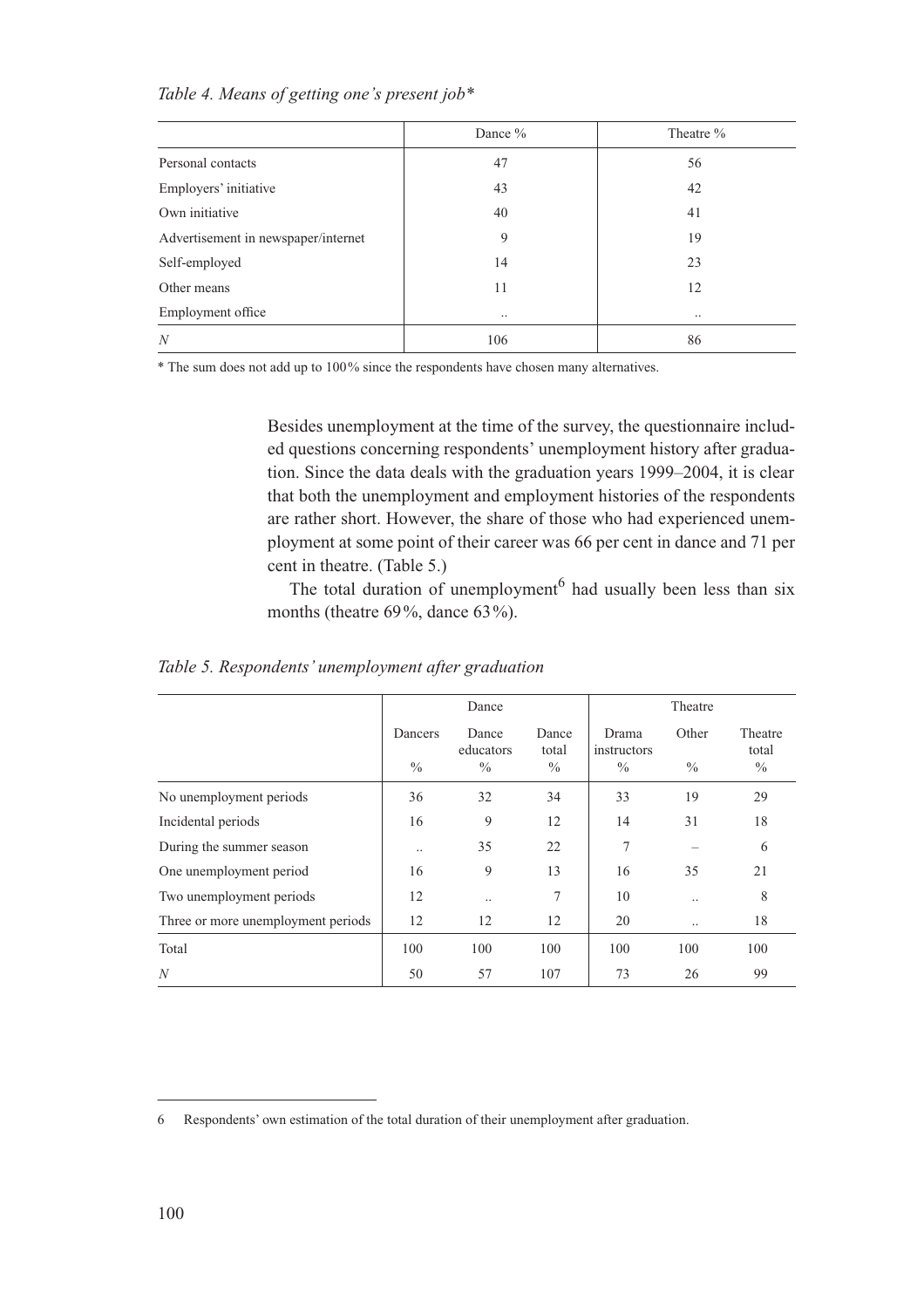### *Opinions about training*

The opinions about the content of training were mapped out through questions dealing with expectations concerning training, merits and deficiencies in training, as well as respondents' ideas about the development of professional training in this field.

Respondents in both fields had mostly expected practical skills from their training. Also, the versatility of studies was emphasised in their answers. The majority of graduates in both fields were rather satisfied with the correspondence between the training and their expectations. Thirtyseven per cent of the dance respondents considered their training as completely corresponding to their expectations. In theatre, the share of those was 24 per cent. In both fields, only a few stated that there was no correspondence at all. (Table 6.)

*Table 6. Correspondence between expectations and training*

|                                                    | Dance $\%$    | Theatre % |  |
|----------------------------------------------------|---------------|-----------|--|
| Training corresponded to expectations              | 37            | 24        |  |
| Training mostly corresponded to expectations       | 47            | 50        |  |
| Training partly corresponded to expectations       | 15            | 24        |  |
| Training did not correspond to expectations at all | $\cdot \cdot$ |           |  |
| Total                                              | 100           | 100       |  |
| N                                                  | 115           | 100       |  |

Besides the correspondence with expectations, the connection between the training and present job was also examined. The results showed that the majority of respondents in both fields were of the opinion that their present job entirely or at least partly corresponded with their training. Respondents in the field of dance seemed to be slightly more satisfied than those in the theatre. In both groups, only a few respondents stated that there was no correspondence at all between their present job and their training.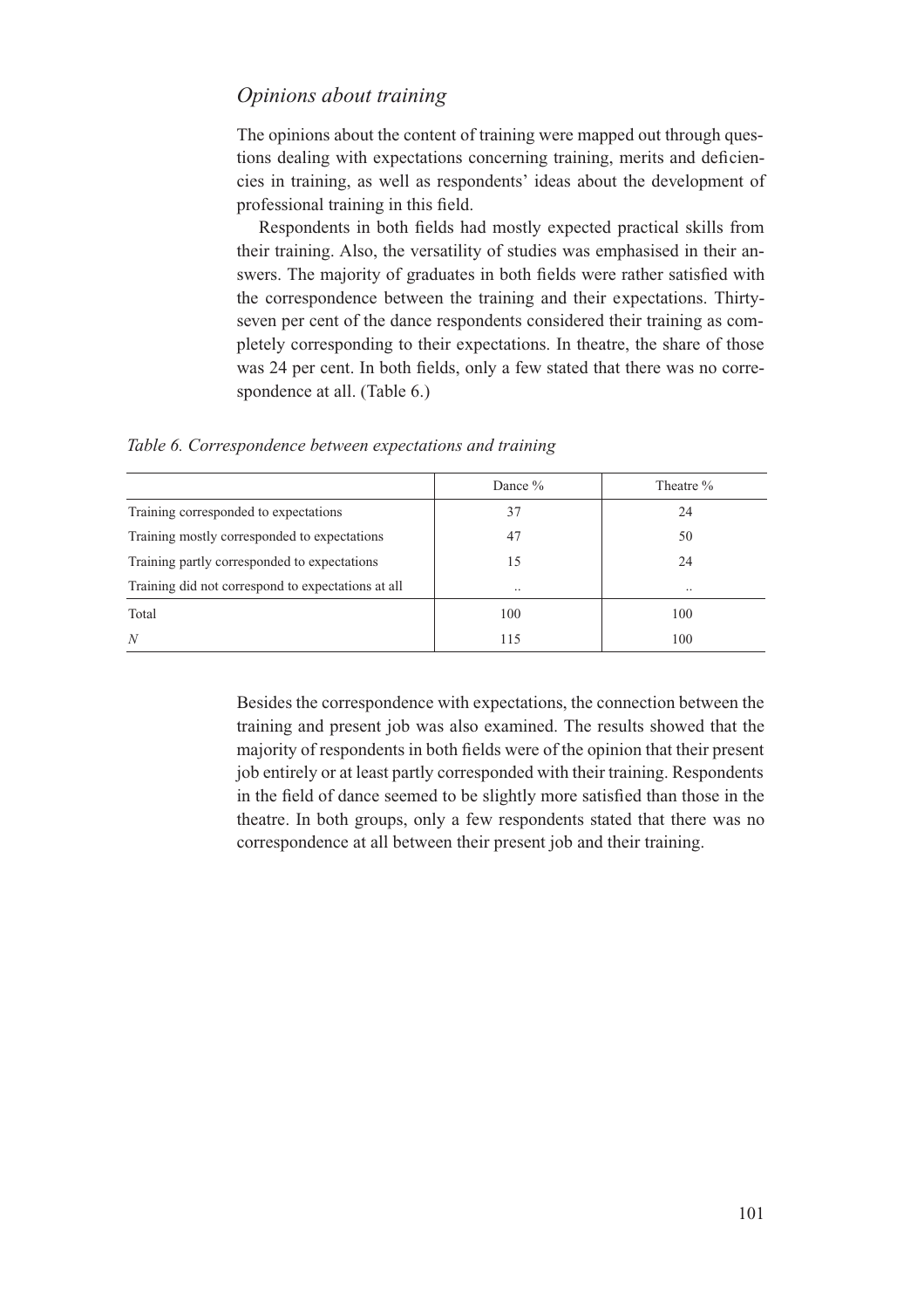|                          | Dance     |                                     |                        | Theatre                               |                        |                          |  |
|--------------------------|-----------|-------------------------------------|------------------------|---------------------------------------|------------------------|--------------------------|--|
|                          | Dancers % | Dance<br>educators<br>$\frac{0}{0}$ | Dance<br>total<br>$\%$ | Drama<br>instructors<br>$\frac{0}{0}$ | Other<br>$\frac{0}{0}$ | Theatre<br>total<br>$\%$ |  |
| Corresponds entirely     | 33        | 57                                  | 47                     | 21                                    | 36                     | 25                       |  |
| Corresponds partly       | 56        | 39                                  | 47                     | 71                                    | 55                     | 67                       |  |
| No correspondence at all | $\cdot$ . | $\cdot \cdot$                       |                        | $\cdot$ .                             |                        | $\ddotsc$                |  |
| Can not say              |           |                                     |                        |                                       |                        | $\ddotsc$                |  |
| Total                    | 100       | 100                                 | 100                    | 100                                   | 100                    | 100                      |  |
| N                        | 45        | 56                                  | 101                    | 66                                    | 22                     | 88                       |  |

#### *Table 7. Correspondence between present job and training*

In general, the respondents felt rather positive about their training, although some criticism was also expressed. The criticism dealt mainly with two issues: insufficiency of information on and contacts with the labour market. However, the proportion of those who considered their training as entirely useless was very low in both fields. In fact, the majority of the respondents stated that their training and degree have been particularly useful as a means to employment. The share of these respondents was 51 per cent in dance and 62 per cent in theatre.

## *Conclusions*

### *Dance*

The professional training in dance has increased in number and widened in scope during the past fifteen years. Today, about 30–40 persons graduate from different levels of dance education annually. Not all of them enter the labour market immediately, but instead continue their studies. About half of the dance graduates are dance educators. Thus, the number of new performing dancers is annually about 15–20. Although the number of graduates in this field is small, it seems that also the working opportunities for performing dancers are few. In classic ballet, the only employer in the whole country is the Finnish National Ballet, and in contemporary dance the work is mostly freelance work with the exception of a few free dance theatres that employ dancers on temporary contracts. Thus, the situation of dance graduates is strongly dependent on occupation and genre.

Because of the freelance nature of the contemporary dance labour market, the situation of this group proved to be more problematic than that of the others. Work is intermittent by nature, the unemployment rate is high and the income level is low. The unemployment rate of contemporary